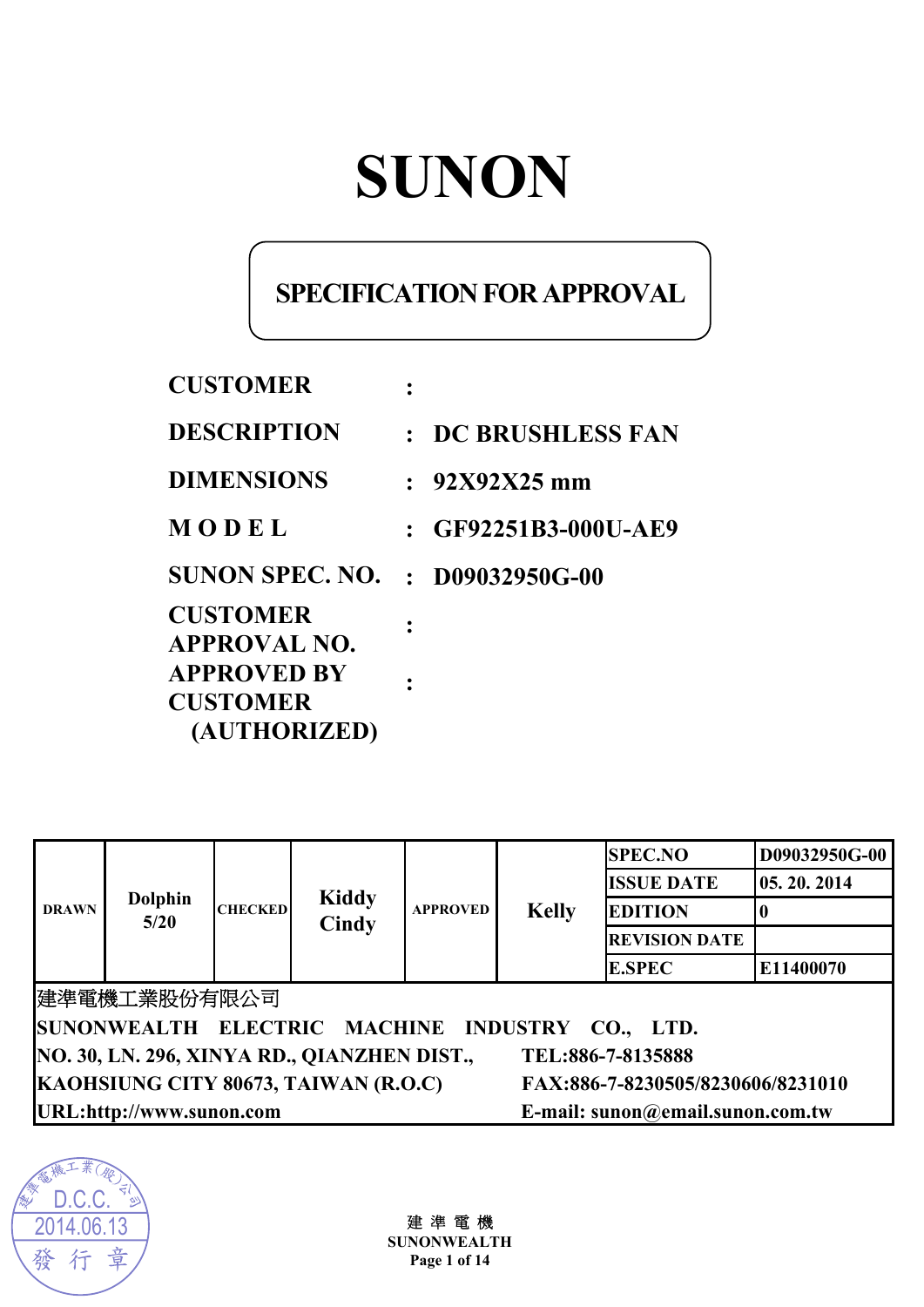# **I. MODEL NUMBERING SYSTEM**



| 編碼        | 尺寸(mm)    | 編碼           | 尺寸(mm)      | 編碼             | 尺寸(mm)      | 編碼        | 尺寸(mm)      |
|-----------|-----------|--------------|-------------|----------------|-------------|-----------|-------------|
| $01 - 09$ | $01 - 09$ | $A0 - A9$    | $100 - 109$ | $K0-K9$        | $200 - 209$ | V0~V9     | $300 - 309$ |
| $10 - 19$ | $10 - 19$ | $B0 - B9$    | $110 - 119$ | $L0$ ~ $L9$    | $210 - 219$ | $W0-W9$   | $310 - 319$ |
| $20 - 29$ | $20 - 29$ | $C0 \sim C9$ | $120 - 129$ | M0~M9          | $220 - 229$ | X0~X9     | $320 - 329$ |
| $30 - 39$ | $30 - 39$ | $D0\neg D9$  | 130~139     | N0~N9          | $230 - 239$ | Y0~Y9     | $330 - 339$ |
| $40 - 49$ | $40 - 49$ | $E0 - E9$    | $140 - 149$ | $P_0 \sim P_9$ | $240 - 249$ | $Z0 - Z9$ | $340 - 349$ |
| $50 - 59$ | $50 - 59$ | $F0-F9$      | 150~159     | $Q0 - Q9$      | $250 - 259$ |           |             |
| $60 - 69$ | $60 - 69$ | $G0 \sim G9$ | $160 - 169$ | R0~R9          | $260 - 269$ |           |             |
| $70 - 79$ | $70 - 79$ | H0~H9        | $170 - 179$ | $S0- S9$       | $270 - 279$ |           |             |
| $80 - 89$ | $80 - 89$ | I0~I9        | 180~189     | T0~T9          | 280~289     |           |             |
| $90 - 99$ | $90 - 99$ | J0~J9        | 190~199     | $U0-V9$        | $290 - 299$ |           |             |



## 建 準 電 機

**SUNONWEALTH Page 2 of 14**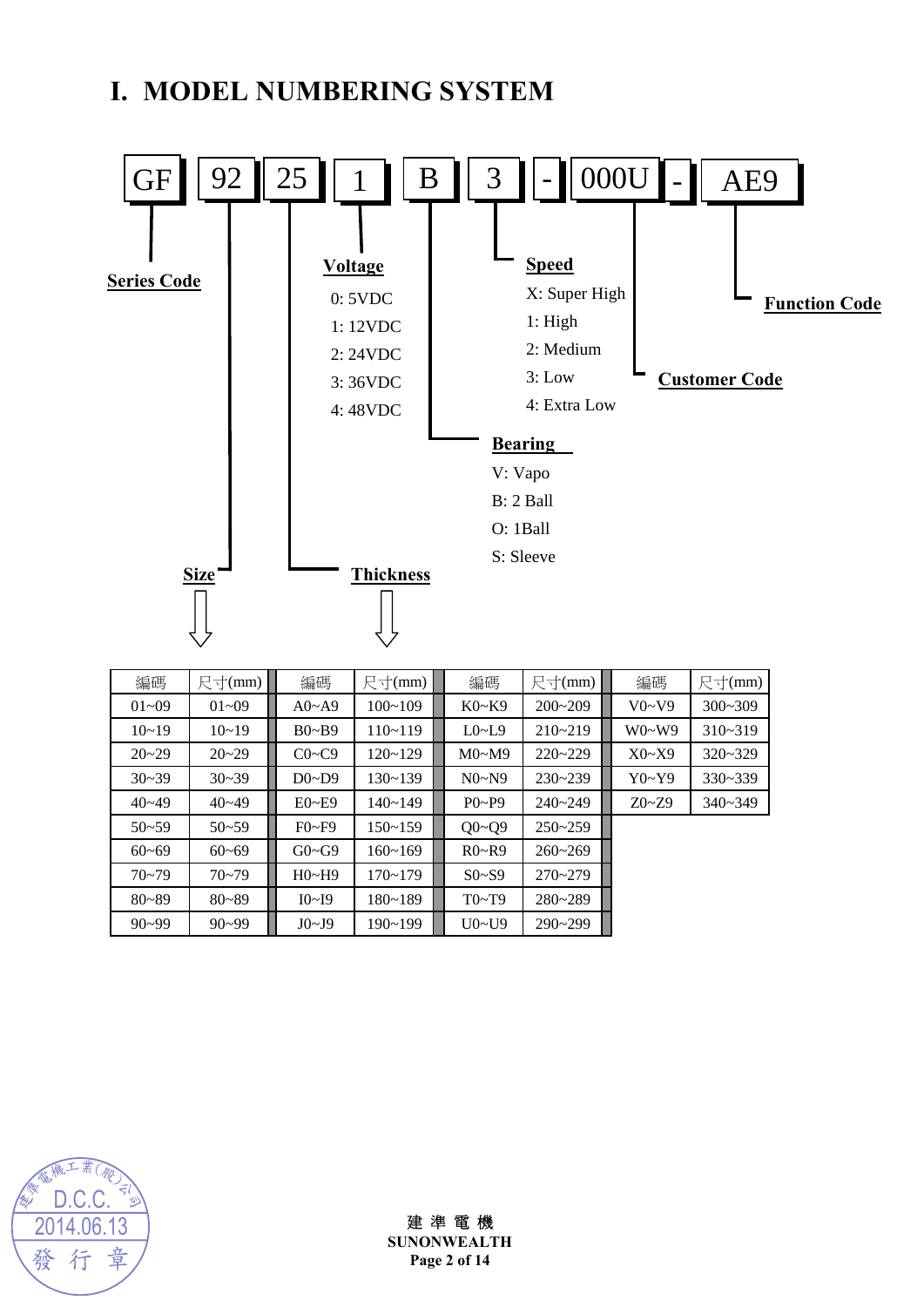# **II. SPECIFICATION**

## **1. MECHANICAL CHARACTERISTIC**

| <b>MOTOR DESIGN</b>           | Single phase, 4-poles Brushless DC motor         |
|-------------------------------|--------------------------------------------------|
| <b>BEARING SYSTEM</b>         | <b>Precision ball bearing system</b>             |
| <b>DIMENSIONS</b>             | See Page 6                                       |
| <b>MATERIALS OF FRAME</b>     | Thermoplastic PBT of UL 94V-0                    |
| <b>MATERIALS OF FAN BLADE</b> | Thermoplastic PBT of UL 94V-0                    |
| <b>DIRECTION OF ROTATION</b>  | Counter-clockwise viewed from front of fan blade |
| <b>MOUNTING HOLES</b>         | Diameter 4.3 mm in 8 holes                       |
| WEIGHT                        | 113g                                             |

## **2. ELECTRIC CHARACTERISTIC**

| <b>RATED VOLTAGE</b>               | <b>12 VDC</b>                  |
|------------------------------------|--------------------------------|
| <b>RATED CURRENT</b>               | 230 mA/MAX. 265 mA             |
| <b>RATED POWER CONSUMPTION</b>     | 2.76 WATTS / MAX. 3.18 WATTS   |
| <b>OPERATING VOLTAGE RANGE</b>     | $6 - 13.8$ VDC                 |
| <b>STARTING VOLTAGE</b>            | 6 VDC (25 deg. C POWER ON/OFF) |
| <b>OPERATING TEMPERATURE RANGE</b> | $-10$ to $+70$ deg. C          |
| <b>STORAGE TEMPERATURE RANGE</b>   | $-40$ to $+80$ deg. C          |

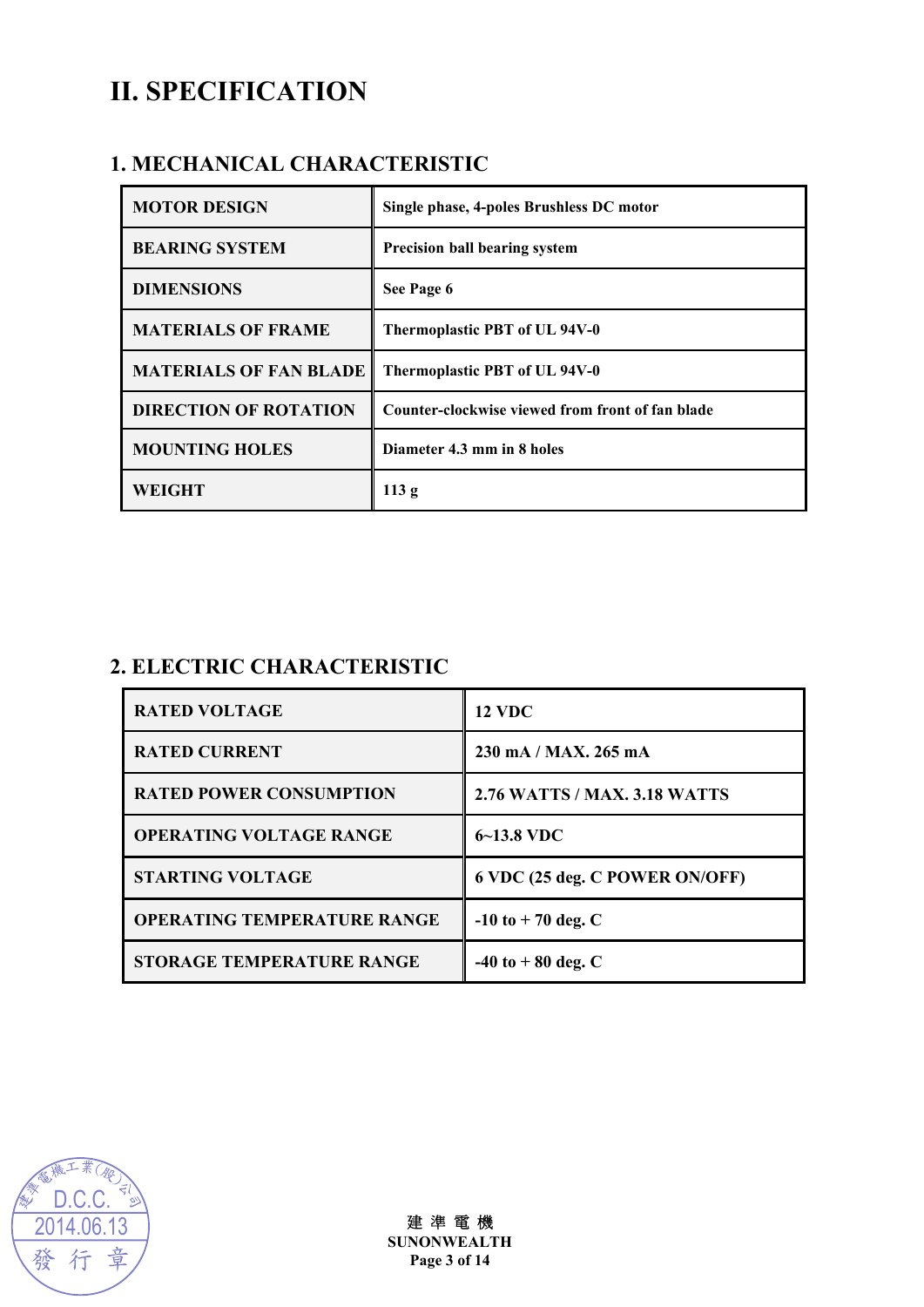## **3. PERFORMANCE CHARACTERISTIC**

| <b>RATED SPEED</b>                                     | 3900 RPM $\pm$ 10% at rated voltage                                                                                                                                                                                                                                                                                                                                                                                                                                                                                                                                                                      |  |
|--------------------------------------------------------|----------------------------------------------------------------------------------------------------------------------------------------------------------------------------------------------------------------------------------------------------------------------------------------------------------------------------------------------------------------------------------------------------------------------------------------------------------------------------------------------------------------------------------------------------------------------------------------------------------|--|
| <b>AIR FLOW</b>                                        | <b>65.0 CFM</b>                                                                                                                                                                                                                                                                                                                                                                                                                                                                                                                                                                                          |  |
| <b>STATIC PRESSURE</b>                                 | $0.25$ Inch-H <sub>2</sub> O                                                                                                                                                                                                                                                                                                                                                                                                                                                                                                                                                                             |  |
| <b>ACOUSTIC NOISE</b>                                  | $43.0 \text{ dB}(A)$                                                                                                                                                                                                                                                                                                                                                                                                                                                                                                                                                                                     |  |
| <b>AIR FLOW V.S. PRESSURE</b>                          | See Page 5                                                                                                                                                                                                                                                                                                                                                                                                                                                                                                                                                                                               |  |
| <b>INSULATION CLASS</b>                                | <b>UL Class A</b>                                                                                                                                                                                                                                                                                                                                                                                                                                                                                                                                                                                        |  |
| <b>INSULATION RESISTANCE</b><br><b>PLASTIC HOUSING</b> | 10M ohm at 500 VDC between internal stator and<br>lead wire $(+)$                                                                                                                                                                                                                                                                                                                                                                                                                                                                                                                                        |  |
| <b>DIELECTRIC STRENGTH</b>                             | Applied AC 500 V for one minute or AC 600 V for 2<br>Seconds between housing and lead wire $(+)$                                                                                                                                                                                                                                                                                                                                                                                                                                                                                                         |  |
| <b>LIFE EXPECTANCY</b>                                 | 70,000 Hours at 40 deg. C, 65% humidity, 90% CL.                                                                                                                                                                                                                                                                                                                                                                                                                                                                                                                                                         |  |
| <b>PROTECTION</b>                                      | ⊠Automatic Restart<br>Note: In a situation where the fan is locked by an external<br>force while the electricity is on, an increase in coil temperature<br>will be prevented by temporarily turning off the electrical<br>power to the motor. The fan will automatically restart when<br>the locked rotor condition is released.                                                                                                                                                                                                                                                                         |  |
|                                                        | □Polarity Protection                                                                                                                                                                                                                                                                                                                                                                                                                                                                                                                                                                                     |  |
| <b>IP Class: IP68</b>                                  | According to IEC 529 (or IEC 34-5) IP standard, the average<br>temperature is 23~24°C and humidity is 67% RH for Dust Water Test.<br>The fan needs to be test and Spray Put in dust box for 8 hours for Dust<br>Test and be put in long period immersion of water for Spray Water<br>Test. After these 2 tests, which executing by regular standard, the fan<br>will be measured the performance is normal or not.<br>PS. There are different applicative environments and systems by<br>different customers, so please put the product in the most suitable<br>environment to measure the performances. |  |

## **4. SAFETY**

| <b>SAFETY</b> | ◡◡                        | <b>CUR</b> | TT<br>$\cdot$ U $\cdot$ | $\sim$ $\sim$<br>⊣<br>◡◡ |
|---------------|---------------------------|------------|-------------------------|--------------------------|
| $-$<br>110.   | $\Gamma$ 77551<br>7 J J T | E77551     |                         |                          |

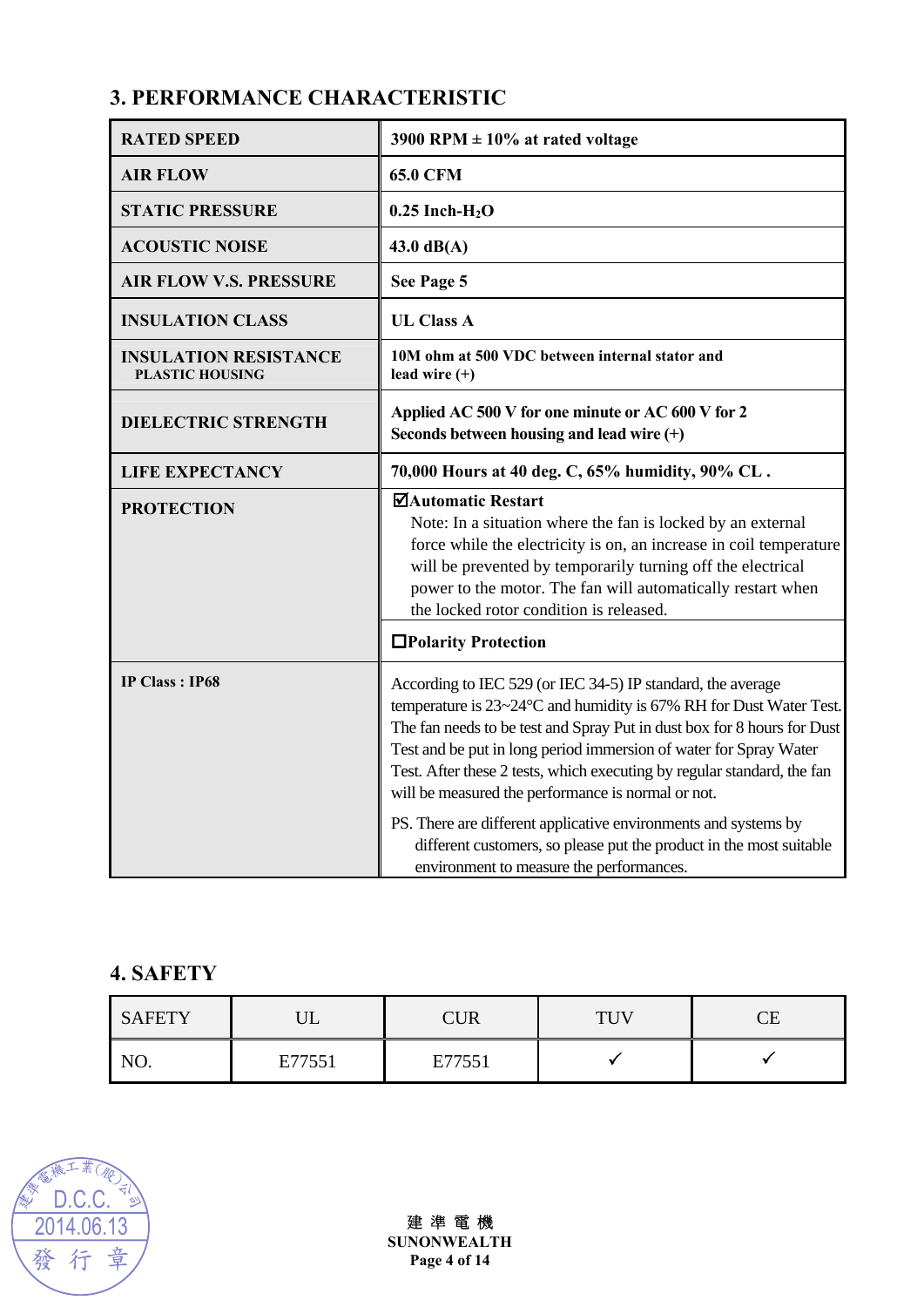

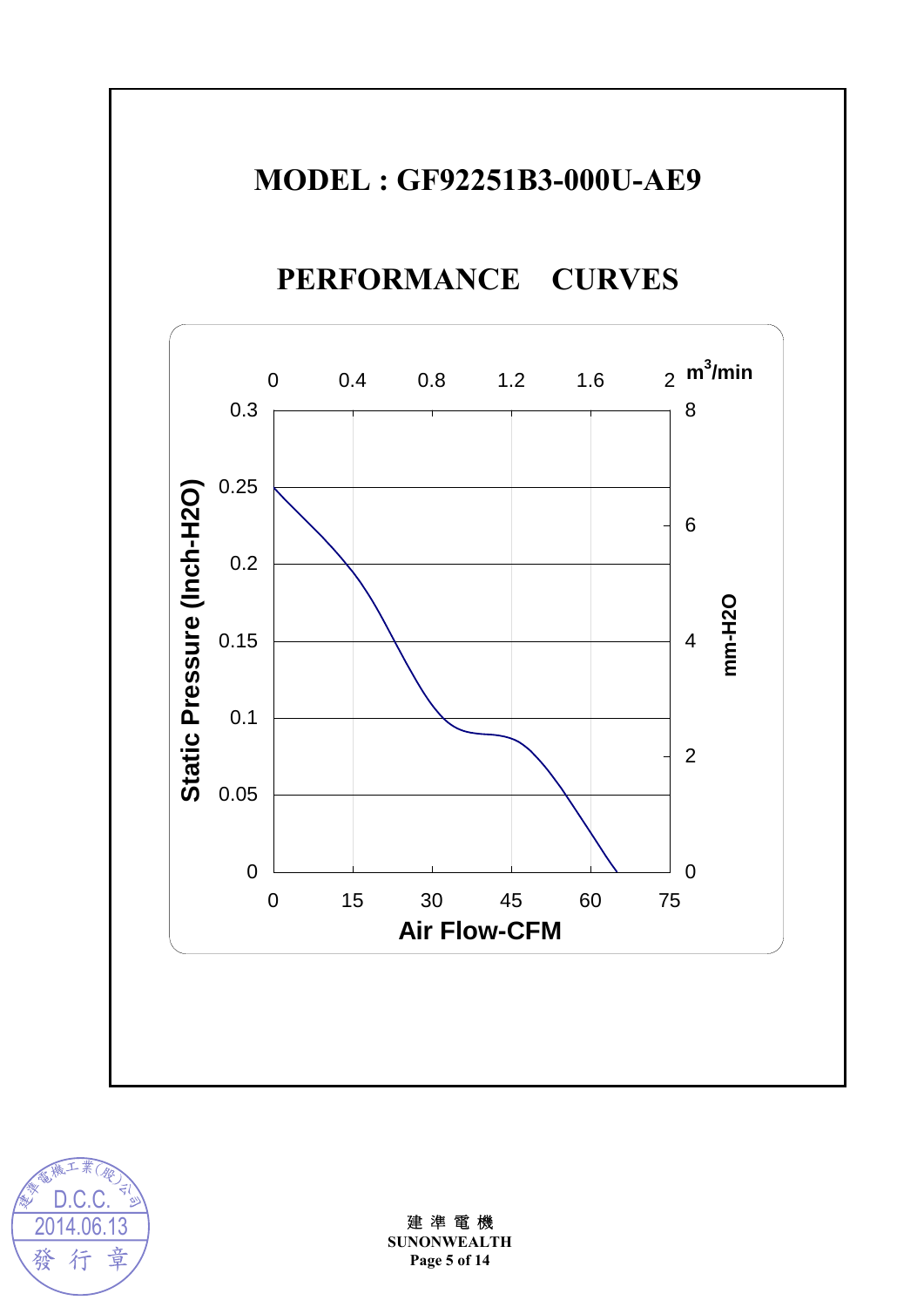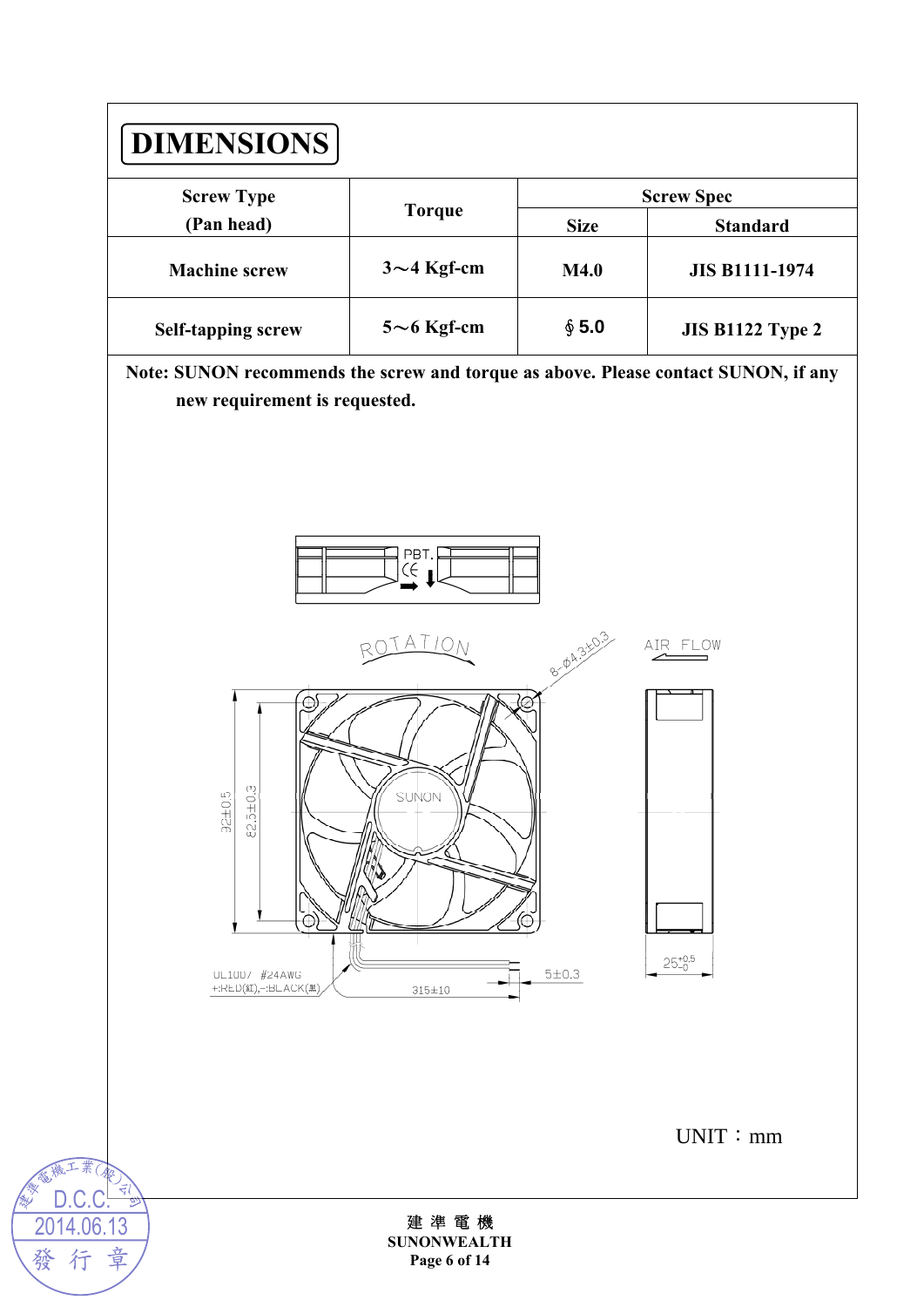

**Page 7 of 14** 

發

豈

仃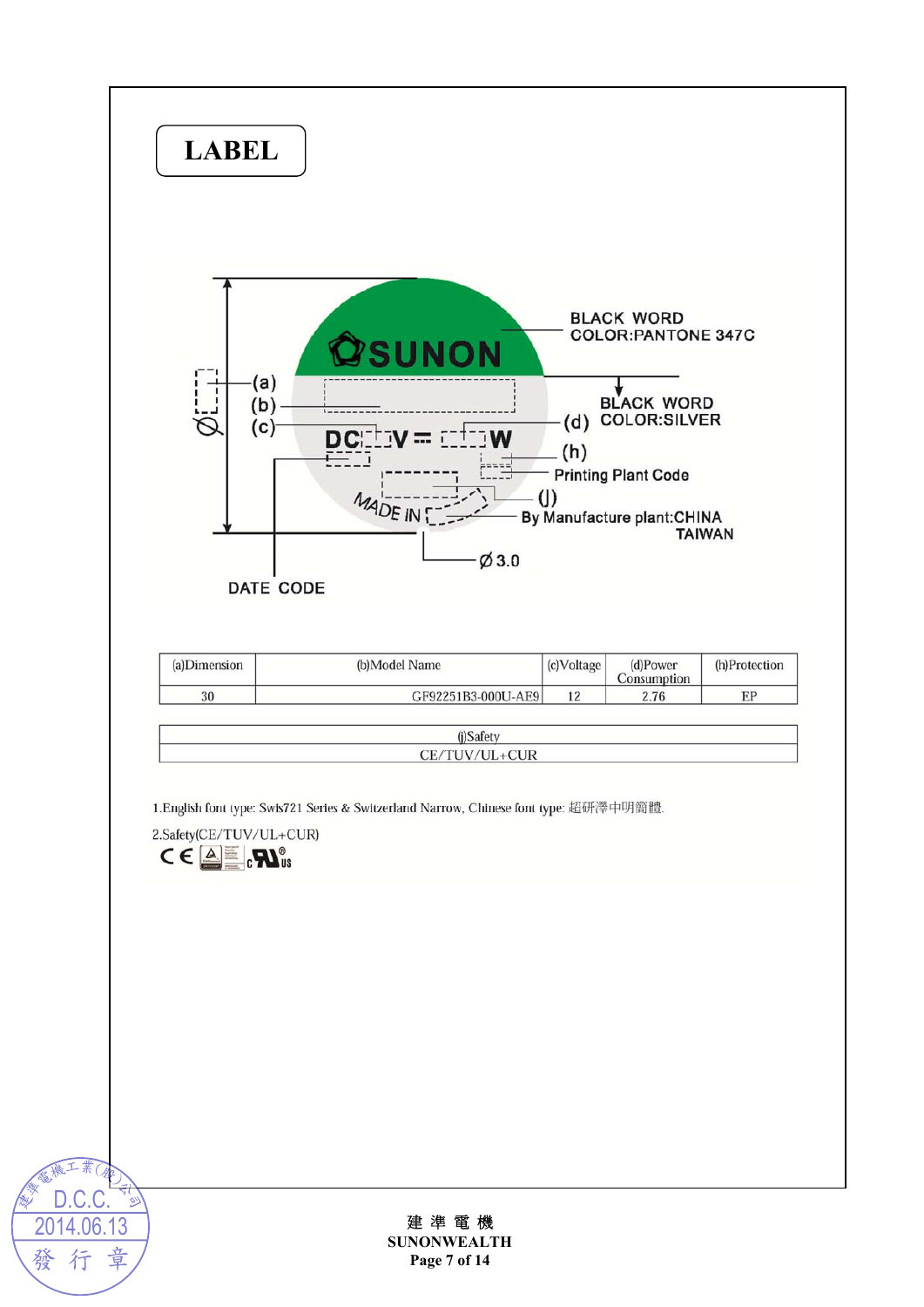## **III. OTHER SPECIFIED TESTING**

The following is a general description of certain tests that are performed on representative SUNON fans. Nothing in this document is intended to suggest that these tests are performed on every model of SUNON fan. Moreover, the descriptions that follow each test are meant only to provide a general explanation of each test. If you would like a more detailed explanation as to any test identified in this Section, SUNON can provide such an explanation upon request.

#### **1. DROP PROOF TEST**

Fans are packaged in a standard size shipping box and are dropped to the ground from certain heights and angles depending on the weight of the particular box.

#### **2. HUMIDITY PROOF TEST**

The fan is operated for 96 continuous hours in an environment with humidity of 90% to 95% RH at  $60^{\circ}$ C  $\pm$  2°C.

#### **3. VIBRATION PROOF TEST**

Vibration with an amplitude 2mm and a frequency of 5-55-5hz is applied in all 3 directions (X,Y,Z), in cycles of 1 hour each, for a total vibration time of 3hours.

#### **4. THERMAL CYCLING TEST**

The fan is operated in a testing chamber for 50 cycles. In each cycle, the temperature is gradually increased from -10°C to 70°C for 90 minutes, and subsequently operated at 70°C for 120 minutes. The temperature is then gradually decreased from 70°C to -10°C for 90 minutes, and subsequently operated at -10°C for 120 minutes.

#### **5. SHOCK PROOF TEST**

100G of force is applied in the 3 directions (X,Y, and Z) for 2 milliseconds each.

#### **6. LIFE EXPECTANCY**

The "Life Expectancy" of SUNON fans is determined in SUNON's reliability test laboratory by using temperature chambers. The "Life Expectancy" of this fan has not been evaluated for use in combination with any end application. Therefore, the Life Expectancy Test Reports (L10 and MTTF Report) that relate to this fan are only for reference.



建 準 電 機 **SUNONWEALTH Page 8 of 14**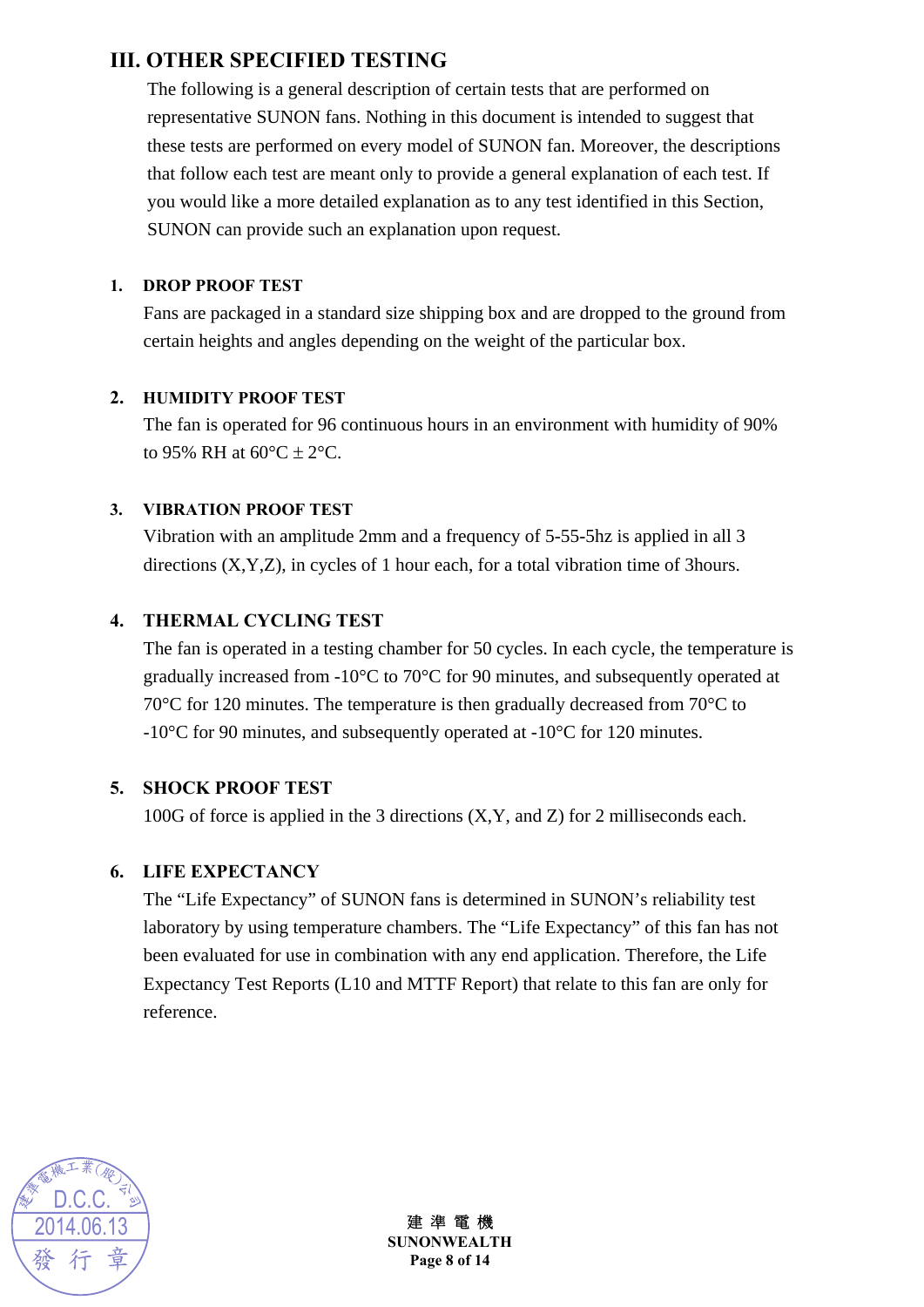## **IV. CHARACTERISTIC DEFINITION**

The following is a general description of certain tests that are performed on representative SUNON fans in order to determine the specifications of the fan**.** Nothing in this document is intended to suggest that these tests are performed on every model of SUNON fan. Moreover, the descriptions that follow each test are meant only to provide a general explanation of each test. If you would like a more detailed explanation as to any test identified in this Section, SUNON can provide such an explanation upon request.

#### **1. ACOUSTICAL NOISE**

Measured in a semi-anechoic chamber with background noise level below 15dB(A).



#### 1 METER FROM MICROPHONE TO FAN INTAKE

The fan is running in free air under shaft horizontal condition with the microphone at distance of one meter from the fan intake.

#### **2. INPUT POWER**

Measured after continuous 10 minute operation at rated voltage in clean air ( STATIC PRESSURE=0), and at ambient temperature of 25 degrees C under shaft horizontal condition.

#### **3. RATED CURRENT**

Measured after continuous 10 minute operation at rated voltage in clean air ( STATIC PRESSURE=0), and at ambient temperature of 25 degrees C under shaft horizontal condition.



建 準 電 機 **SUNONWEALTH Page 9 of 14**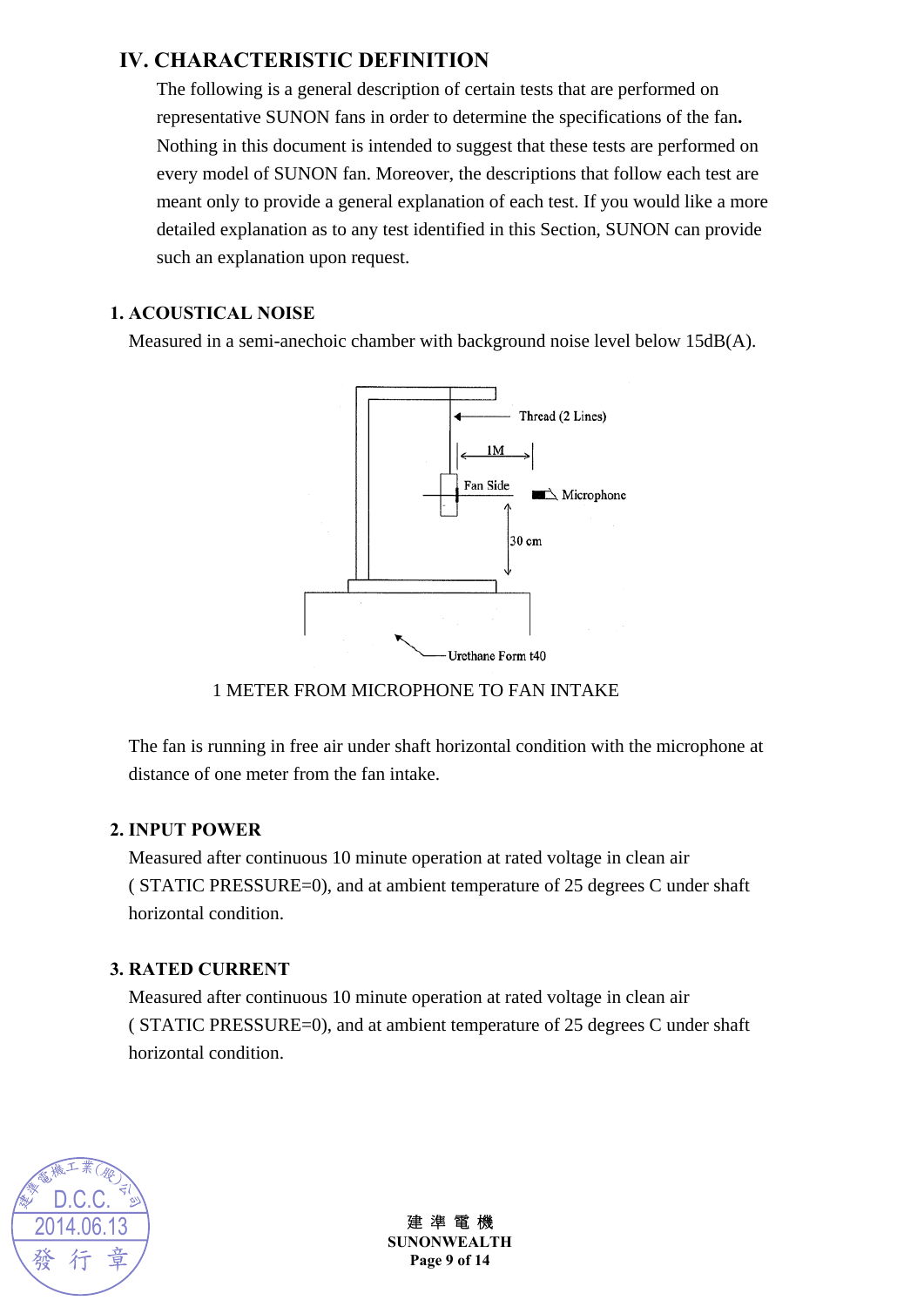#### **4. RATED SPEED**

Measured after continuous 10 minute operation at rated voltage in clean air ( STATIC PRESSURE=0), and at ambient temperature of 25 degrees C under shaft horizontal condition.

#### **5. STARTING VOLTAGE**

Measured the voltage which enables to start the fan in the clean air (static pressure  $= 0$ ) by switching on at the voltage under shaft horizontal condition. It is not at continuously increasing voltage adjustment.

#### **6. LOCKED ROTOR CURRENT**

Measured immediately after the fan blade is locked.

#### **7. AIR FLOW AND STATIC PRESSURE**

The performance specification of air flow and static pressure shown in this specification for approval is measured using the exhaust method. A double chamber is used in accordance with AMCA 210 standard or DIN 24163 specification . The values are recorded when the fan speed has stabilized at rated voltage.

#### **8. INSULATION RESISTANCE**

- 1. PLASTIC HOUSING:
	- (1) Measured between internal stator and lead wire(+).
	- (2) Measured between housing and lead wire(+).

#### 2. ALUMINIUM HOUSING:

Measured between internal stator and lead wire $(+)$ .

#### **9. DIELECTRIC STRENGTH**

Measure between housing and lead wire $(+)$ .



建 準 電 機 **SUNONWEALTH Page 10 of 14**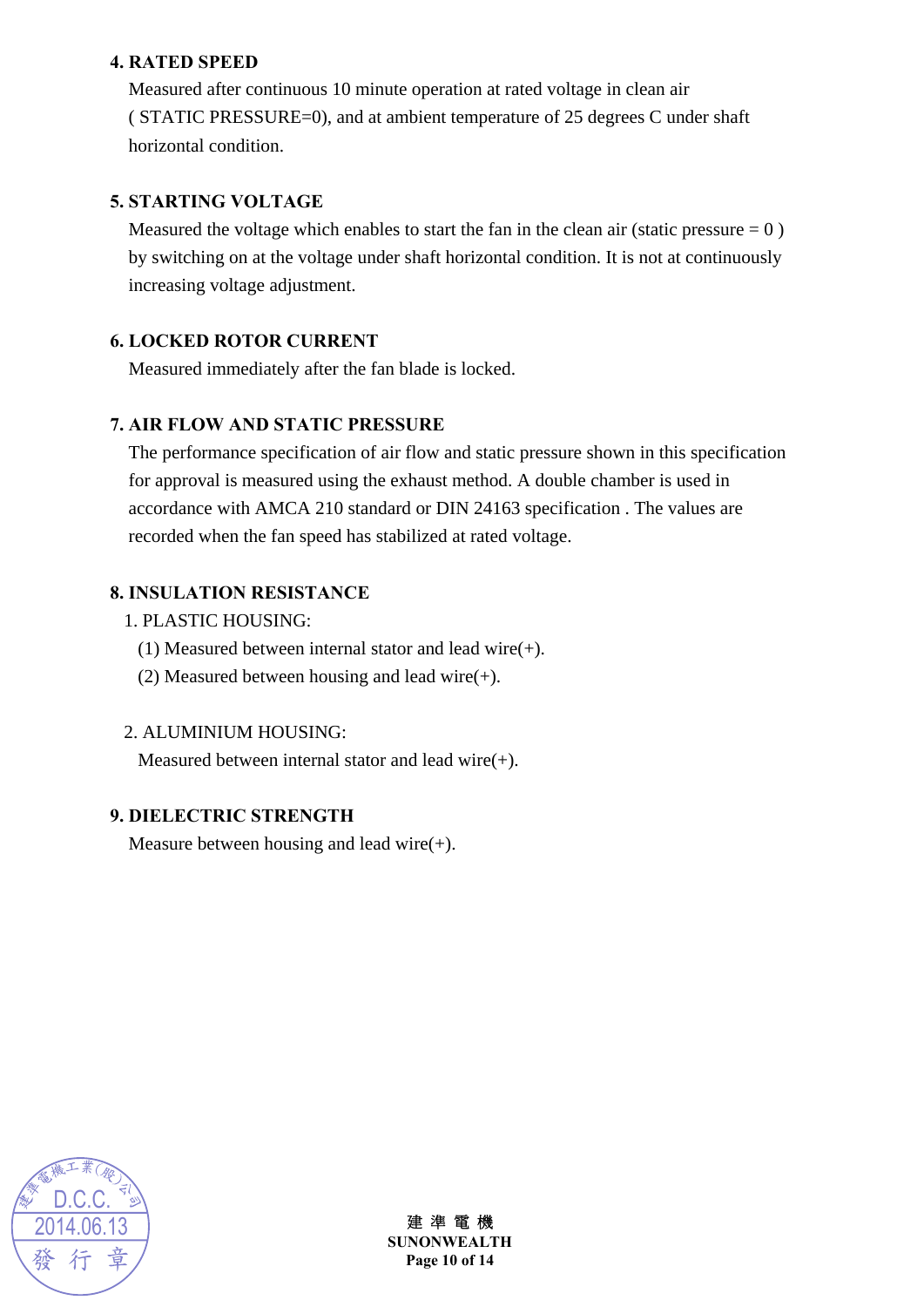# **V. NOTE**

## Ⅰ**.SAFETY**

- 1. DO NOT use or operate this fan in excess of the limitations set forth in this specification. SUNON is not responsible for the non-performance of this fan and/or any damages resulting from its use, if it is not used or operated in accordance with the specifications.
- 2. SUNON recommends adding a protection circuit to the product or application in which this fan is installed, such as a thermo-fuse, or current-fuse or thermo-protector. The failure to use such a device may result in smoke, fire, electric shock by insulation degradation in cases of motor lead short circuit, overload, or over voltage, and/or other failure.
- 3. SUNON recommends installing a protection device to the product or application in which this fan is installed if there is a possibility of reverse-connection between VDC (+) and GND (-). The failure to install such a device may result in smoke, fire, and/or destruction, although these conditions may not manifest immediately.
- 4. This fan must be installed and used in compliance with all applicable safety standards and regulations.
- 5. Use proper care when handling and/or installing this fan. Improper handling or installation of this fan may cause damage that could result in unsafe conditions.
- 6. Use proper care during installation and/or wiring. Failure to use proper care may cause damage to certain components of the fan including, but not limited to, the coil and lead wires, which could result in smoke and/or fire.
- 7. DO NOT use power or ground PWM to control the fan speed. If the fan speed needs to be adjusted, please contact SUNON to customize the product design for your application.
- 8. For critical or extreme environments, including non stop operation, please contact SUNON and we will gladly provide assistance with your product selection to ensure an appropriate cooling product for your application.



建 準 電 機 **SUNONWEALTH Page 11 of 14**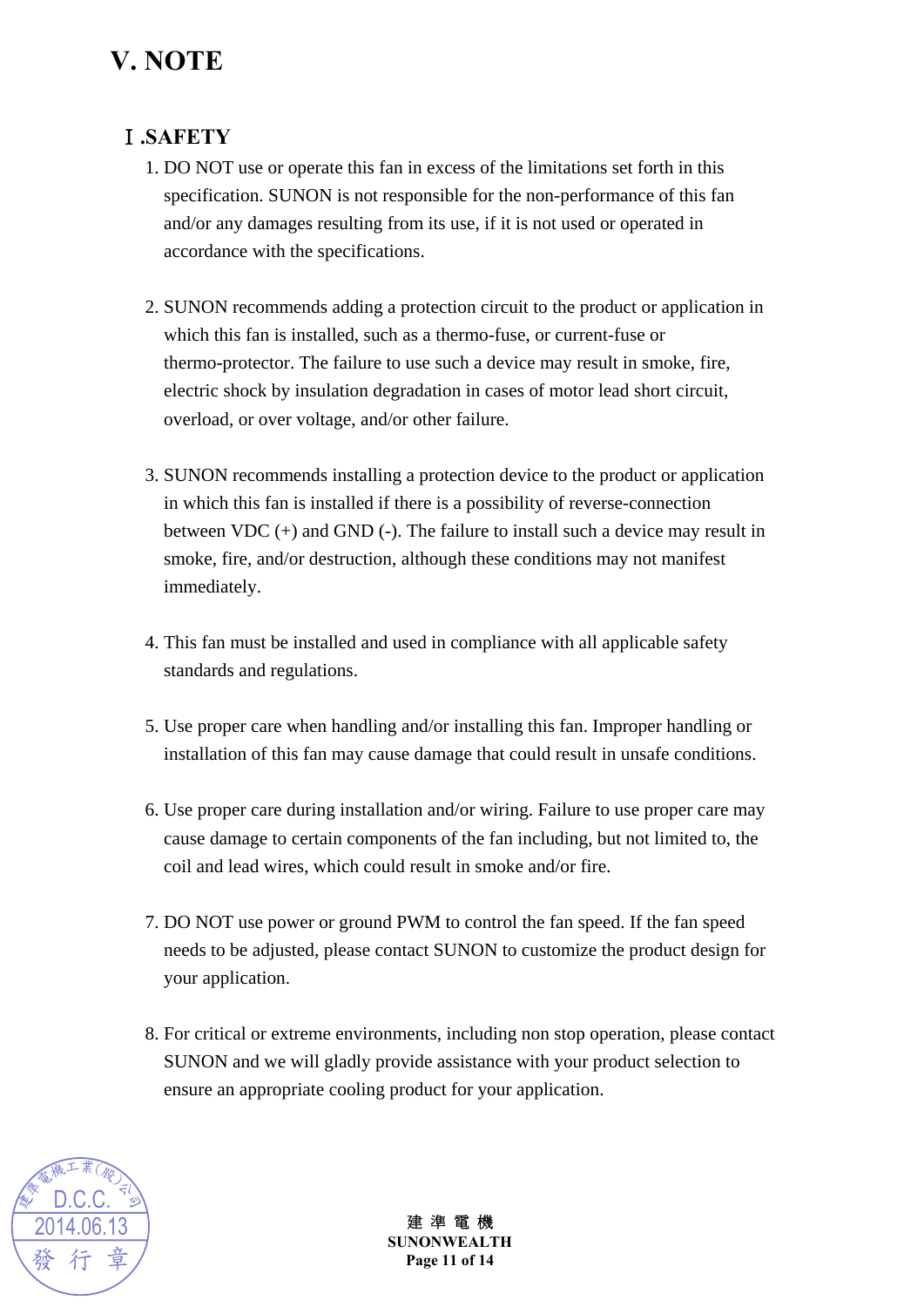## **II. SPECIFICATION MODIFICATION**

- 1. SUNON offers engineering assistance on fan installation and cooling system design.
- 2. All changes, modifications and/or revisions to the specifications, if any, are incorporated in the attached specifications.
- 3. No changes, modifications and/or revisions to these specifications are effective absent agreement, by both SUNON and the customer, in writing.
- 4. This fan will be shipped in accordance with the attached specification unless SUNON and the customer have agreed otherwise, in writing, as specified in Paragraph 3, above.

### **III. OTHER**

- 1. When building your device, please examine thoroughly any variation of EMC, temperature rise, life data, quality, etc. of this product by shock/drop/vibration testing, etc. If there are any problems or accidents in connection with this product, it should be mutually discussed and examined.
- 2. Use proper care when handling this fan. Components such as fan holders or bearings may be damaged, if touched with fingers or other objects. Additionally, static electricity (ESD) may damage the internal circuits of the fan.
- 3. DO NOT operate this fan in proximity to hazardous materials such as organic silicon, cyanogens, formalin, phenol, or corrosive gas environments including, but not limited to,  $H_2S$ ,  $SO_2$ ,  $NO_2$ , or  $Cl_2$ .
- 4. SUNON recommends that you protect this fan from exposure to outside elements such as dust, condensation, humidity or insects. Exposure of this fan to outside elements such as dust, condensation, humidity or insects may affect its performance and may cause safety hazards. SUNON does not warrant against damage to the product caused by outside elements.
- 5. This fan must be installed properly and securely. Improper mounting may cause harsh resonance, vibration, and noise.



建 進 雷 機 **SUNONWEALTH Page 12 of 14**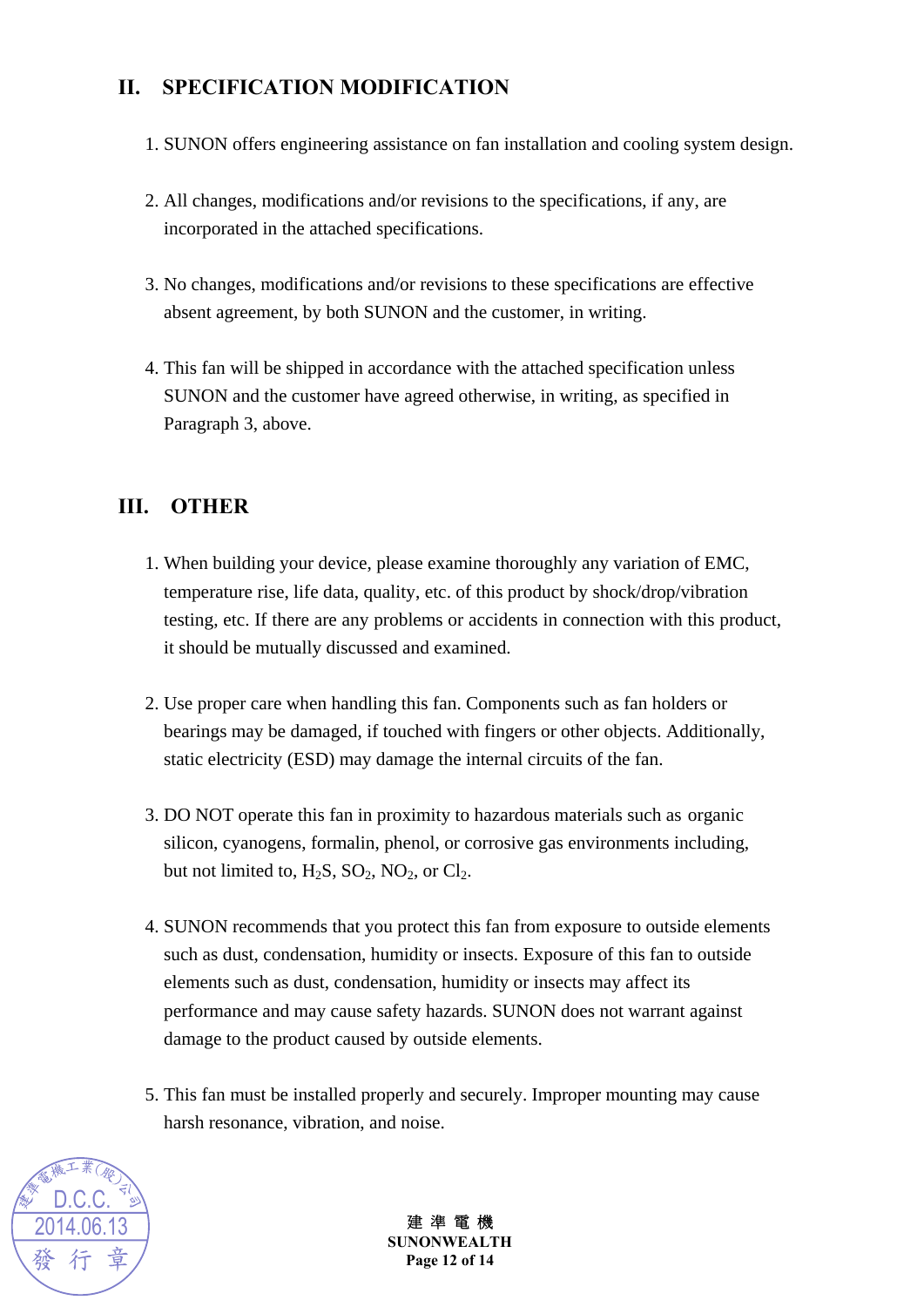- 6. Fan guards may prevent injury during handling or installation of the fan and are available for sale with this fan.
- 7. Unless otherwise noted, all testing of this fan is conducted at 25°C ambient temperature and sixty-five percent (65%) relative humidity.
- 8. DO NOT store this fan in an environment with high humidity. This fan must be stored in accordance with the attached specifications regarding storage temperature. If this fan is stored for more than 6 months, SUNON recommends functional testing before using.
- 9. SUNON reserves the right to use components from multiple sources at its discretion. The use of components from other sources will not affect the specifications as described herein.
- 10. The "Life Expectancy" of this fan has not been evaluated for use in combination with any end application. Therefore, the Life Expectancy Test Reports (L10 and MTTF Report) that relate to this fan are only for reference.

#### **VI. WARRANTY**

This fan is warranted against all defects which are proved to be fault in our workmanship and material for one year from the date of our delivery. The sole responsibility under the warranty shall be limited to the repair of the fan or the replacement thereof, at SUNON's sole discretion. SUNON will not be responsible for the failures of its fans due to improper handing, misuse or the failure to follow specifications or instructions for use. In the event of warranty claim, the customer shall immediately notify SUNON for verification. SUNON will not be responsible for any consequential damage to the customer's equipment as a result of any fans proven to be defective.



建 準 電 機 **SUNONWEALTH Page 13 of 14**